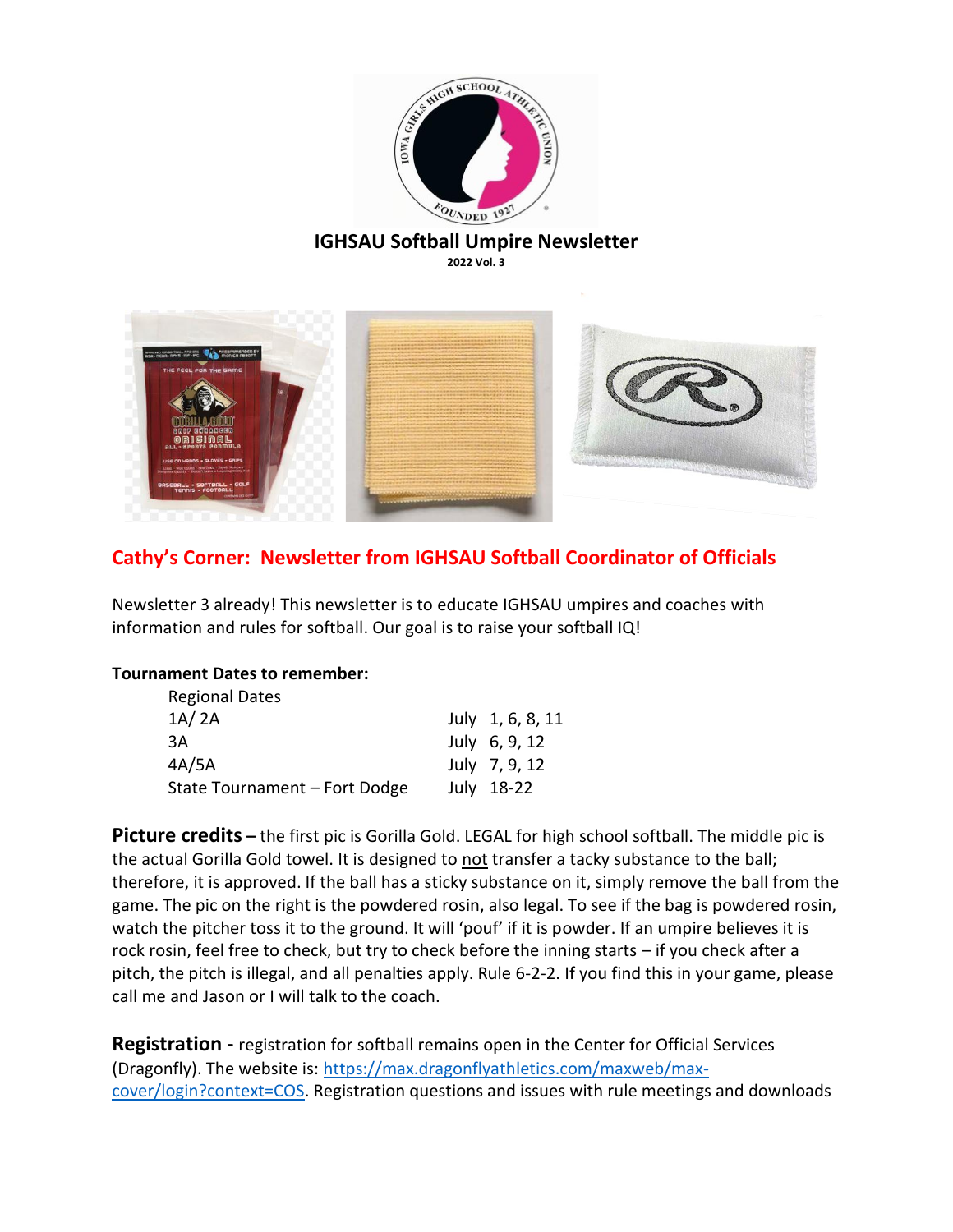

#### **IGHSAU Softball Umpire Newsletter 2022 Vol. 3**

of certificates should be directed to [Sherry@ighsau.org.](mailto:Sherry@ighsau.org) If you register after the IGHSAU and the IHSAA close out their school year, sometime around June 15, you will have to pay registration for the 2022-2023 year.

**Clinic -** This clinic may still be viewed on the IGHSAU website:

<https://ighsau.org/ighsau-officials/>

Scroll down to Softball and follow the instructions.

The clinic may be viewed at any time for credit toward post season eligibility, however, we start assembling state tournament names in the next couple weeks. Please complete your requirements including the demographic information on Dragonfly. Please call if you have any issues.

**Running lane –** With the bases loaded, B4, who bats left-handed, hits a ground ball to F3, who is left-handed. The ball is just inside the foul line. F3 throws to F2, but hits B4, who is on the way to first base. B4 is in fair territory but has not reached the 30-foot running lane. There is no violation unless the batter-runner intentionally interfered with F3's throw. 8.2.6 SITUATION A. Note – there must be a throw and the runner is considered outside the running lane if either foot last contacted the ground completely outside the lane.

**Kicking a call** – We all miss a call now and then. I missed one last week. I asked my partner if I had kicked a call at 1B (and I had a feeling I did) and he was honest with me – yes I did. Be honest with each other, and then try to figure out why you missed the call. Did you call it too soon? Were you missing an element of the play (ball, base, offense, defense)? Then, go on with the game. You must forget about it so it will not affect the remainder of the game. Don't hang your head or beat yourself up. Finish the game

**Pitching –** we still have leapers in our ranks. There was a picture in the paper of a varsity pitcher clearly off the ground. The rule has not changed in NFHS/IGHSAU. It may change at a later time, but both feet off the ground during the delivery is illegal.

**Obstruction -** The NFHS rule on obstruction for a tag play is simple. If the defensive player has the ball, she may block the base. CASE - A throw from F9 draws F2 into the base path of R1. In (a), the ball arrives just before R1 and F2 has possession of the ball. Contact then occurs between F2 and R1, F2 drops the ball and R1 scores. In (b), contact occurs just prior to F2 catching the ball. In both cases, the contact is not malicious.